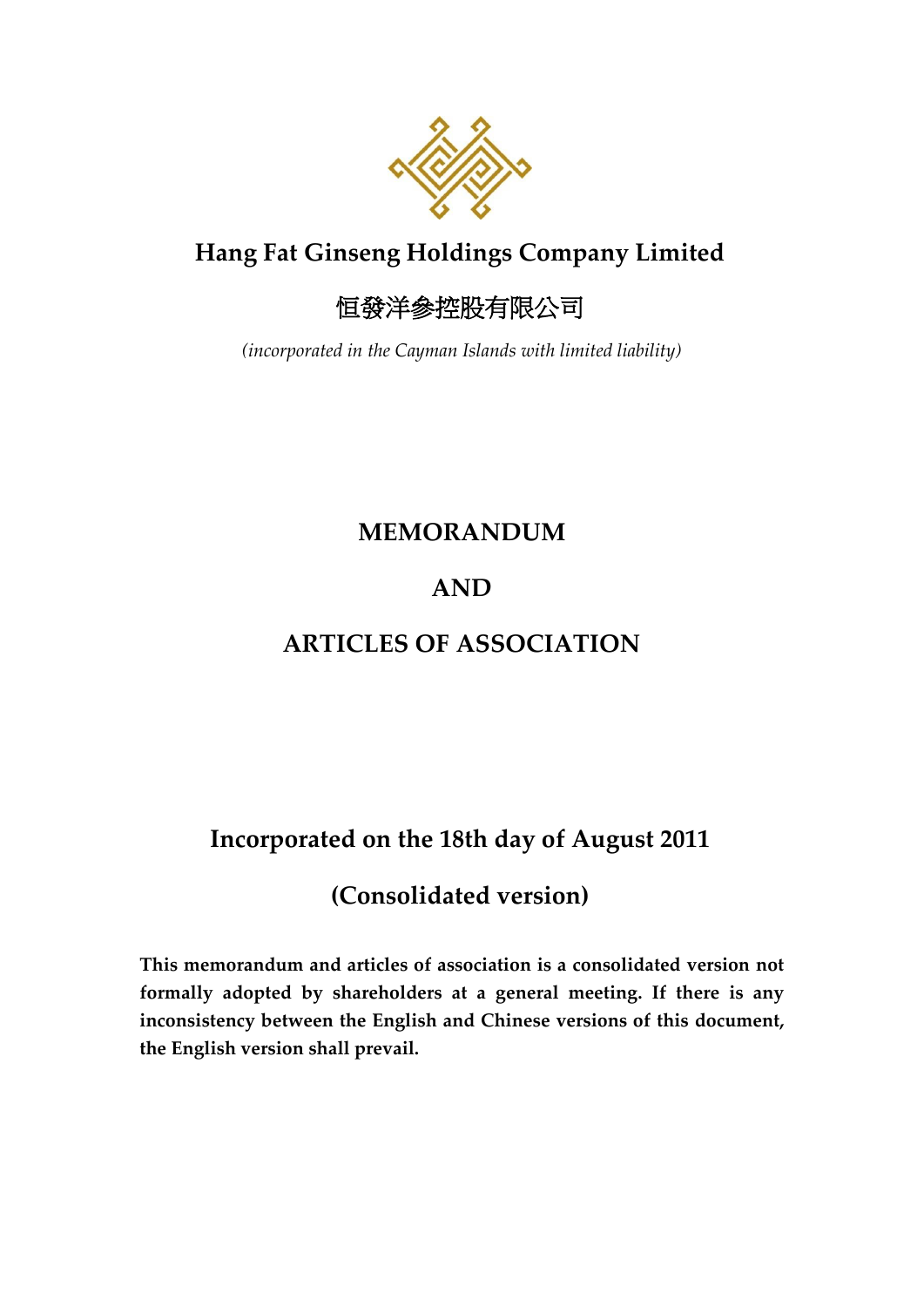### **THE COMPANIES LAW EXEMPTED COMPANY LIMITED BY SHARES**

#### **MEMORANDUM OF ASSOCIATION OF**

#### **Hang Fat Ginseng Holdings Company Limited** 恒發洋參控股有限公司

- 1. The name of the Company is **Hang Fat Ginseng Holdings Company Limited** 恒發洋參控股有限公司.
- 2. The Registered Office of the Company shall be at the offices of Codan Trust Company (Cayman) Limited, Cricket Square, Hutchins Drive, PO Box 2681, Grand Cayman, KY1-1111, Cayman Islands.
- 3. Subject to the following provisions of the Memorandum, the objects for which the Company is established are unrestricted and shall include, but without limitation:
	- (a) to act and to perform all the functions of a holding company in all its branches and to co-ordinate the policies, administration, management, supervision, control, research, planning, trading and any other activities of any subsidiary or affiliated company or companies wherever incorporated or carrying on business or of any group of companies of which the Company or any subsidiary or affiliated company is now or may become a member or which are now or may become in any manner associated with or controlled directly or indirectly by the Company;
	- (b) to carry on all, or any one or more, of the following businesses in all or any of their various aspects:
		- (a) providing services of any kind, financial or otherwise, in, from and to any part of world outside the Cayman Islands;
		- (b) general trading, importing, exporting, buying, selling, and dealing in goods, materials, substances, articles and merchandise of all kinds in, from and to any part of the world, whether as principal or as agent;
		- (c) manufacturing, processing and/or extracting or taking goods, materials, substances, articles and merchandise of all kinds in any part of the world; and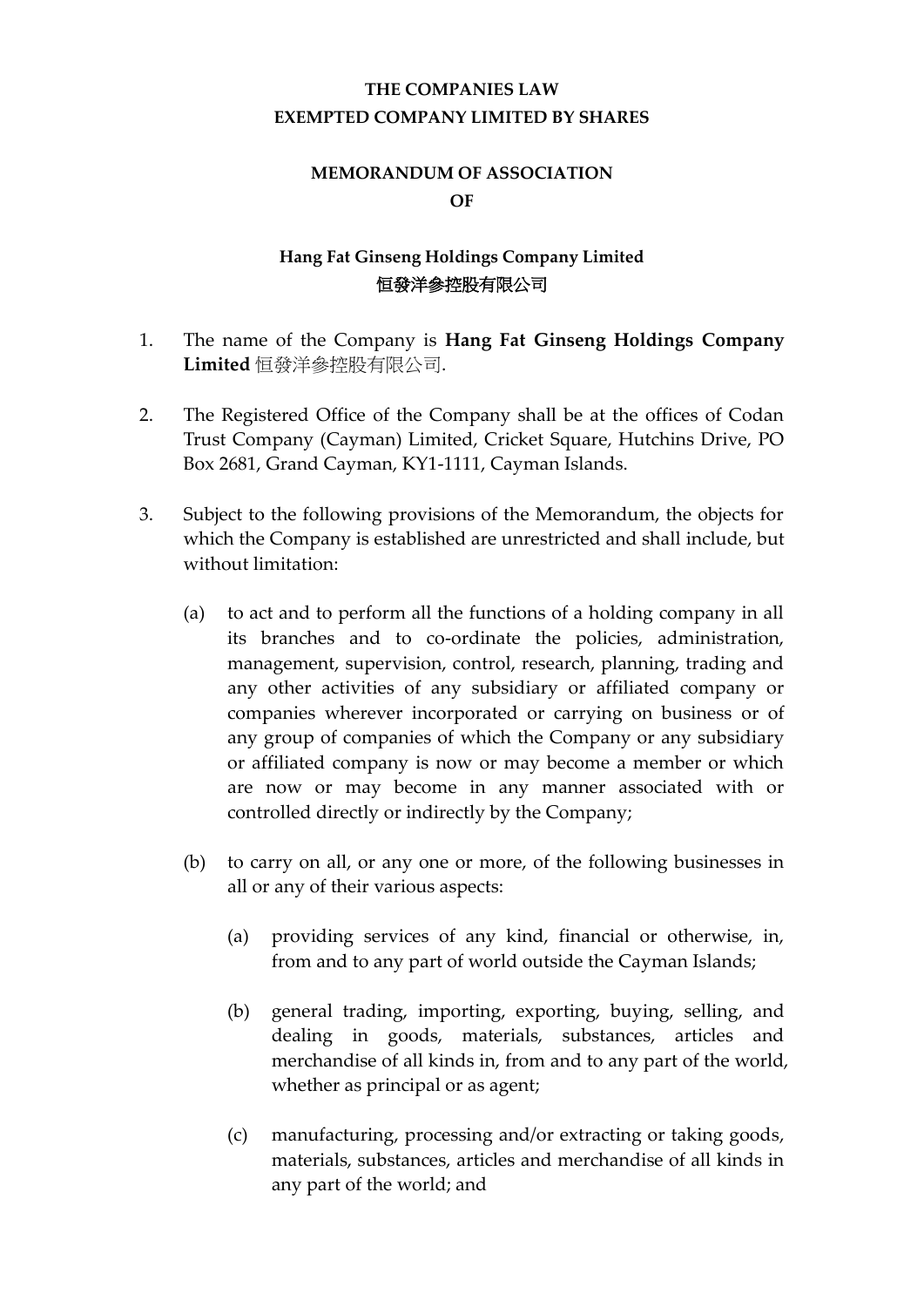- (d) investing, developing, dealing in and/or managing real estate or interests therein in any part of the world outside the Cayman Islands;
- (c) to carry on any other business of any nature whatsoever which may seem to the directors of the Company to be capable of being conveniently carried on in connection or conjunction with any business of the Company hereinbefore or hereinafter authorised or to be expedient with a view to rendering profitable or more profitable any of the Company's assets or utilising its know-how or expertise; and
- (d) to act as an investment company and for that purpose to acquire and hold upon any terms and, either in the name of the Company or that of any nominee, shares, stock, debentures, debenture stock, annuities, notes, mortgages, bonds, obligations and securities, foreign exchange, foreign currency deposits and commodities, issued or guaranteed by any company wherever incorporated or carrying on business, or by any government, sovereign, ruler, commissioners, public body or authority, supreme, municipal, local or otherwise, by original subscription, tender, purchase, exchange, underwriting, participation in syndicates or in any other manner and whether or not fully paid up, and to make payments thereon as called up or in advance of calls or otherwise and to subscribe for the same, whether conditionally or absolutely, and to hold the same with a view to investment but with the power to vary any investments, and to exercise and enforce all rights and powers conferred by or incident to the ownership thereof, and to invest and deal with the moneys of the Company not immediately required upon such securities and in such manner as may be from time to time determined.
- 4. Subject to the following provisions of this Memorandum, the Company shall have and be capable of exercising all the functions of a natural person of full capacity irrespective of any question of corporate benefit, as provided by Section 27(2) of The Companies Law.
- 5. Nothing in this Memorandum shall permit the Company to carry on a business for which a licence is required under the laws of the Cayman Islands unless duly licensed.